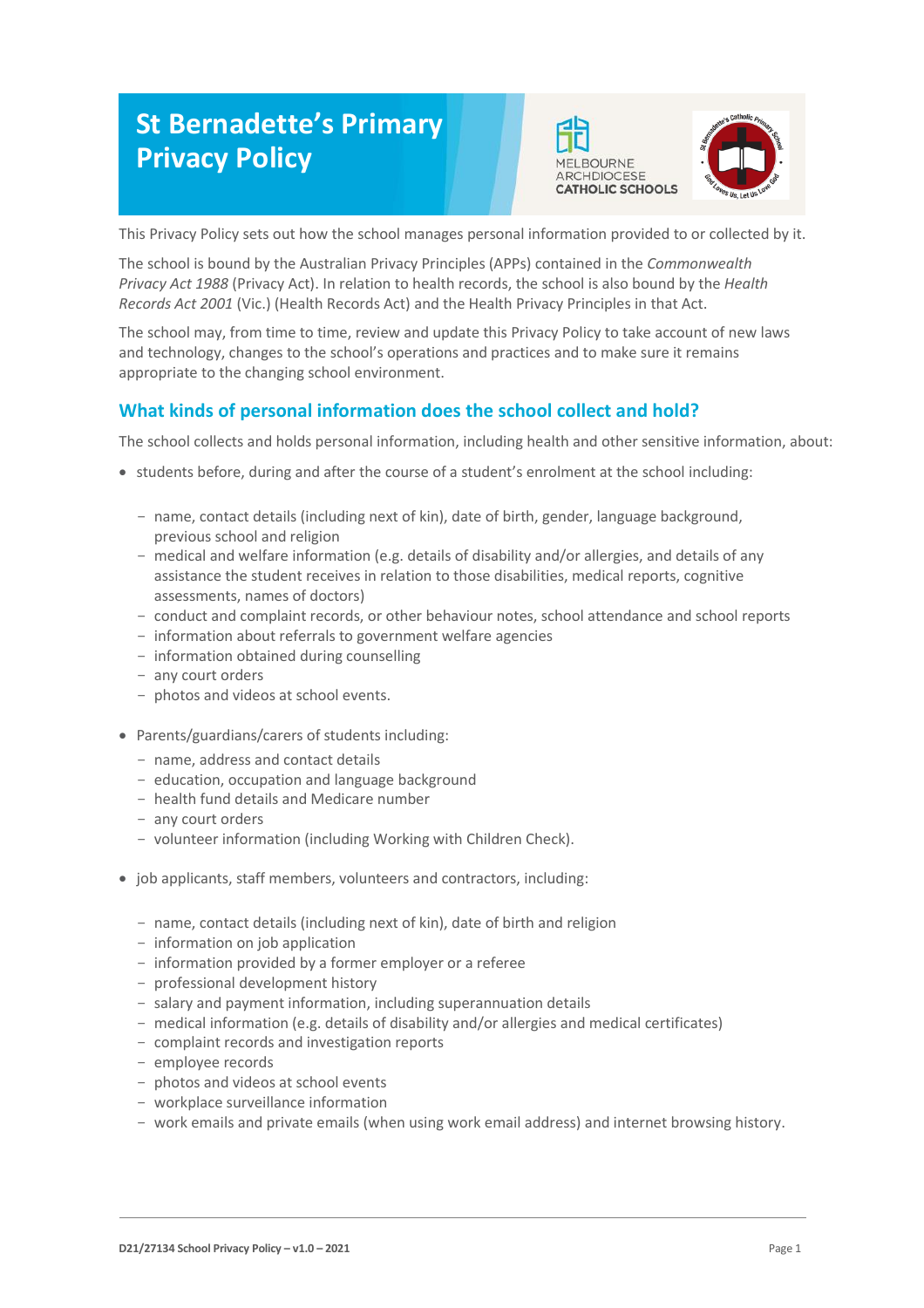• other people who come into contact with the school, including name and contact details and any other information necessary for the particular contact with the school.

# **Exception in relation to employee records**

Under the Privacy Act, the Australian Privacy Principles do not apply to an employee record. As a result, this Privacy Policy does not apply to the school's treatment of an employee record where the treatment is directly related to a current or former employment relationship between the school and employee. The school handles staff health records in accordance with the Health Privacy Principles in the *Health Records Act 2001* (Vic.).

# **How will the school collect and hold personal information?**

#### **Personal information provided**

The school will generally collect personal information held about an individual by way of:

- forms filled out by parents/guardians/carers or students
- face-to-face meetings and interviews
- emails and telephone calls

through the school's online portal – Icon & Operoo. On occasion, people other than parents/guardians/carers and students, such as job applicants and contractors, provide personal information to the school.

#### **Personal information provided by other people**

In some circumstances the school may be provided with personal information about an individual from a third party, for example a report provided by a medical professional or a reference from another school. The type of information the school may collect from another school may include:

- academic records and/or achievement levels
- information that may be relevant to assisting the new school to meet the needs of the student, including any adjustments.

#### **Anonymity**

The school needs to be able to identify individuals with whom it interacts and to collect identifiable information about them to facilitate the delivery of schooling to its students and its educational and support services, conduct the job application process and fulfil other obligations and processes. However, in some limited circumstances some activities and interactions with the school may be done anonymously where practicable, which may include making an inquiry, complaint or providing feedback.

# **Holding personal information**

The school's approach to holding personal information is to ensure that it is stored securely and that access is provided only to persons who need such access. Depending on the nature of the personal information, it may be stored in locked rooms or cabinets (in the case of paper records), on secure digital devices or on the school computer systems with appropriate password protection.

# **How will the school use the personal information you provide?**

The school will use personal information it collects from parents/guardians/carers for the primary purpose of collection, and for such other secondary purposes that are related to the primary purpose of collection and reasonably expected or consented to, by parents/guardians/carers.

# **Students and parents/guardians/carers**

In relation to the personal information of students and parents/guardians/carers, the school's primary purpose of collection is to enable the school to provide schooling to students enrolled at the school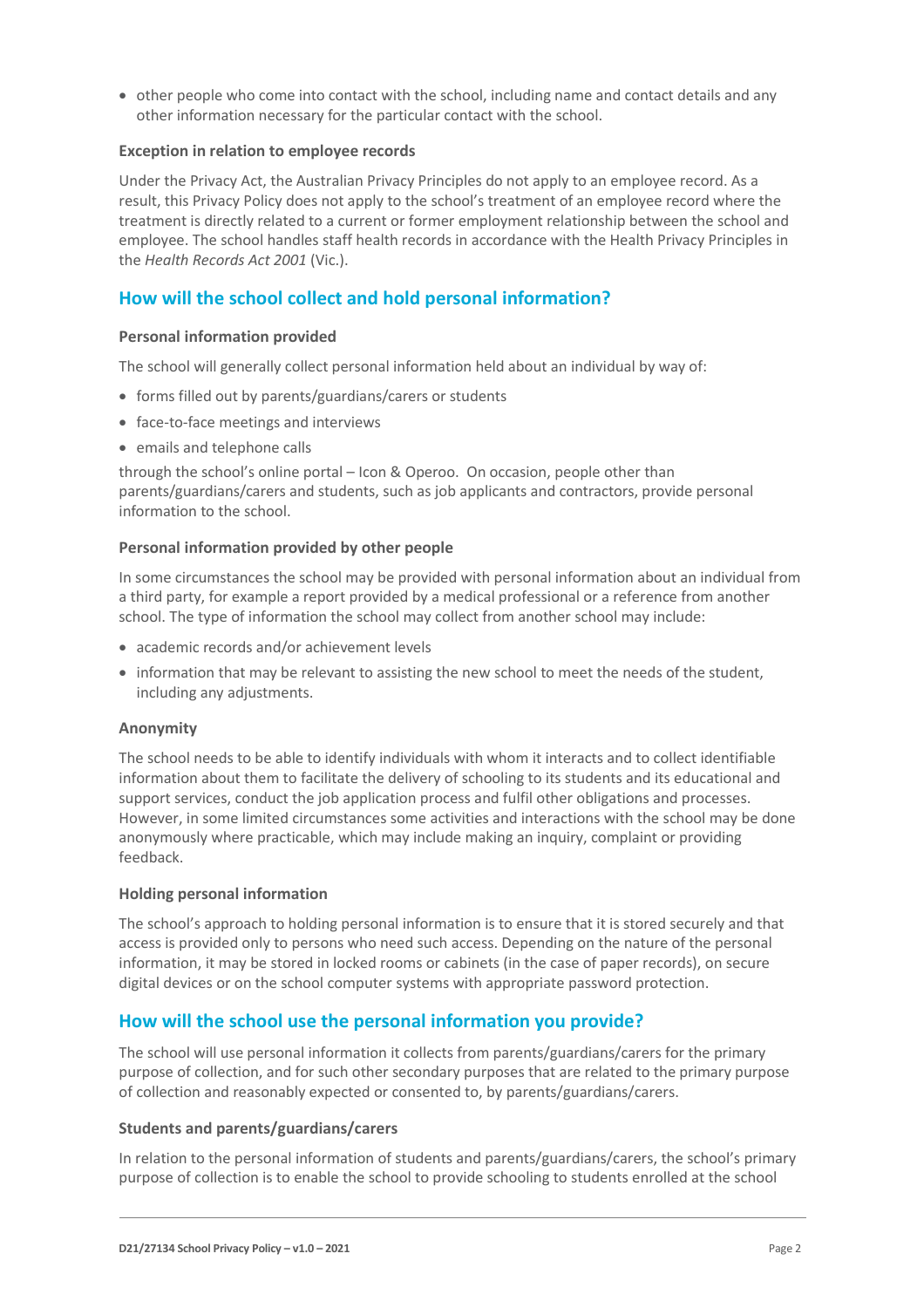(including educational and support services for the student), exercise its duty of care and perform necessary associated administrative activities which will enable students to take part in all the activities of the school. This includes satisfying the needs of parents/guardians/carers, the needs of the student and the needs of the school throughout the whole period the student is enrolled at the school.

In particular, the purposes for which the school uses the personal information of students and parents/guardians/carers include:

- to keep parents/guardians/carers informed about matters related to their child's schooling, through correspondence, newsletters and magazines
- day-to-day administration of the school
- looking after students' educational, social and medical wellbeing
- seeking donations and marketing for the school
- to satisfy the school's legal obligations to discharge its duty of care
- to satisfy the legal obligations of the school's governing authority Melbourne Archdiocese Catholic Schools Ltd (MACS) and the Catholic Education Commission of Victoria Ltd (CECV)
- to satisfy the school service providers' legal obligations.

In some cases where the school requests personal information about a student or parent/guardian/carer, if the information requested is not provided, the school may not be able to enrol or continue the enrolment of the student or permit the student to take part in a particular activity.

#### **Job applicants and contractors**

In relation to the personal information of job applicants and contractors, the school's primary purpose of collection is to assess and (if successful) engage the applicant, or contractor, as the case may be.

The purposes for which the school uses the personal information of job applicants and contractors include:

- administering the individual's employment or contract, as the case may be
- for insurance purposes
- seeking donations and marketing for the school
- satisfying the school's legal obligations, for example, in relation to child protection.

#### **Volunteers**

The school also obtains personal information about volunteers who assist the school in its functions or conduct associated activities.

The purposes for which the school uses the personal information of volunteers includes:

- enabling the school to manage the engagement process of volunteers
- for insurance purposes
- satisfying the school's legal obligations, for example, in relation to child protection
- to confirm their suitability and to manage their visits.

#### **Counsellors**

The school contracts with external providers to provide counselling and/or psychology services for some students. The principal may require the counsellor and/or psychologist to inform him or her or other teachers of any issues the principal and the counsellor and/or psychologist believe may be necessary for the school to know for the wellbeing or development of the student who is counselled or other students at the school.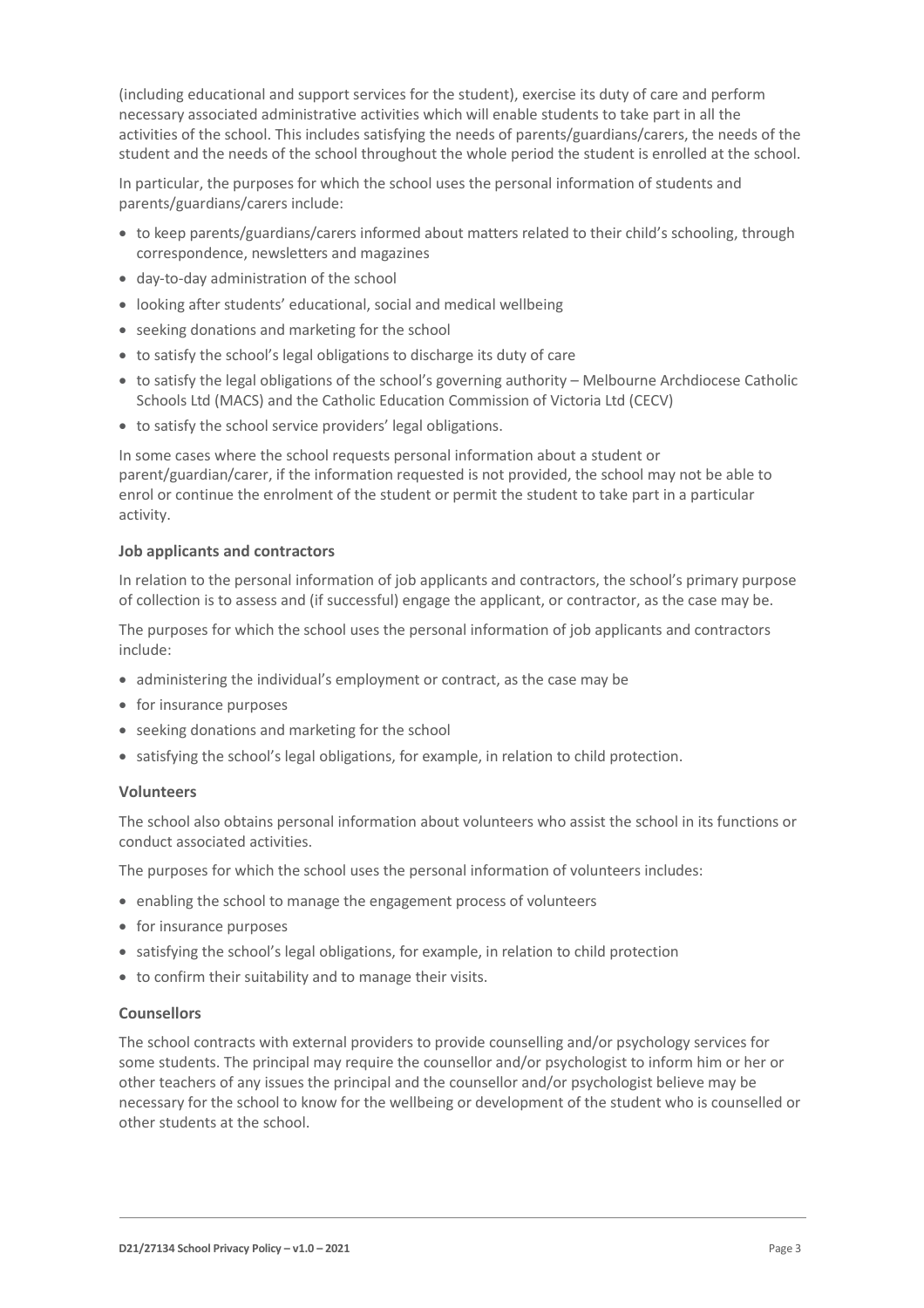### **Parish**

The school will not disclose any personal information to the school parish to facilitate religious and sacramental programs, or other activities such as fundraising, without consent.

#### **Marketing and fundraising**

The school treats marketing and seeking donations for the future growth and development of the school as an important part of ensuring that the school continues to provide a quality learning environment in which both students and staff thrive. Personal information held by the school may be disclosed to organisations that assist in the school's fundraising, for example, the school's foundation or alumni organisation, or on occasion, external fundraising organisations.

Parents/guardians/carers, staff, contractors and other members of the wider school community may from time to time receive fundraising information. School publications, like newsletters and magazines, which include personal information and sometimes people's images, may be used for marketing purposes.

# **Who might the school disclose personal information to?**

The school may disclose personal information, including sensitive information, held about an individual for educational, administrative and support purposes. This may include to:

- school service providers which provide educational, support and health services to the school, either at the school or off campus
- people providing educational support such as sports coaches, volunteers, counsellors, sports coaches and providers of learning and assessment tools
- third party service providers that provide online educational and assessment support services, document and data management services, training and support services, hosting services, and software-as-a-service applications, such as the Integrated Catholic Online Network (ICON) and Google G Suite
- authorised agencies and organisations to enable the school to discharge its responsibilities, e.g. under the Australian Education Regulation 2013 (Regulation) and the *Australian Education Act 2013* (Cth) relating to students with a disability, including Nationally Consistent Collection of Data (NCCD) quality assurance processes, participation in the Australian Early Development Census (AEDC) and government audits
- authorised organisations and persons who support the school by providing consultative services or undertaking assessments for the purpose of educational programming or providers of health services such as counsellors, psychologists, school nursing services, dental vans. Specific consent is obtained to collect and disclose this type of sensitive and health information as part of a service request which may include release of relevant medical or allied health reports, educational planning and evaluation documents such as personalised learning/behaviour/medical management plans
- other third parties which the school uses to support or enhance the educational or pastoral care services for its students or to facilitate communications with parents/guardians/carers
- support the training of selected staff in the use of the school's systems, such as ICON and ROSAE
- another school including to its teachers to facilitate the transfer of a student
- federal and state government departments and/or agencies engaged by them
- health service providers
- recipients of school publications, such as newsletters and magazines
- students/parents/guardians/carers and their emergency contacts
- assessment and educational authorities including the Victorian Curriculum and Assessment Authority (VCAA) and the Australian Curriculum, Assessment and Reporting Authority (ACARA)
- anyone to whom the parent/guardian/carer authorises the school to disclose information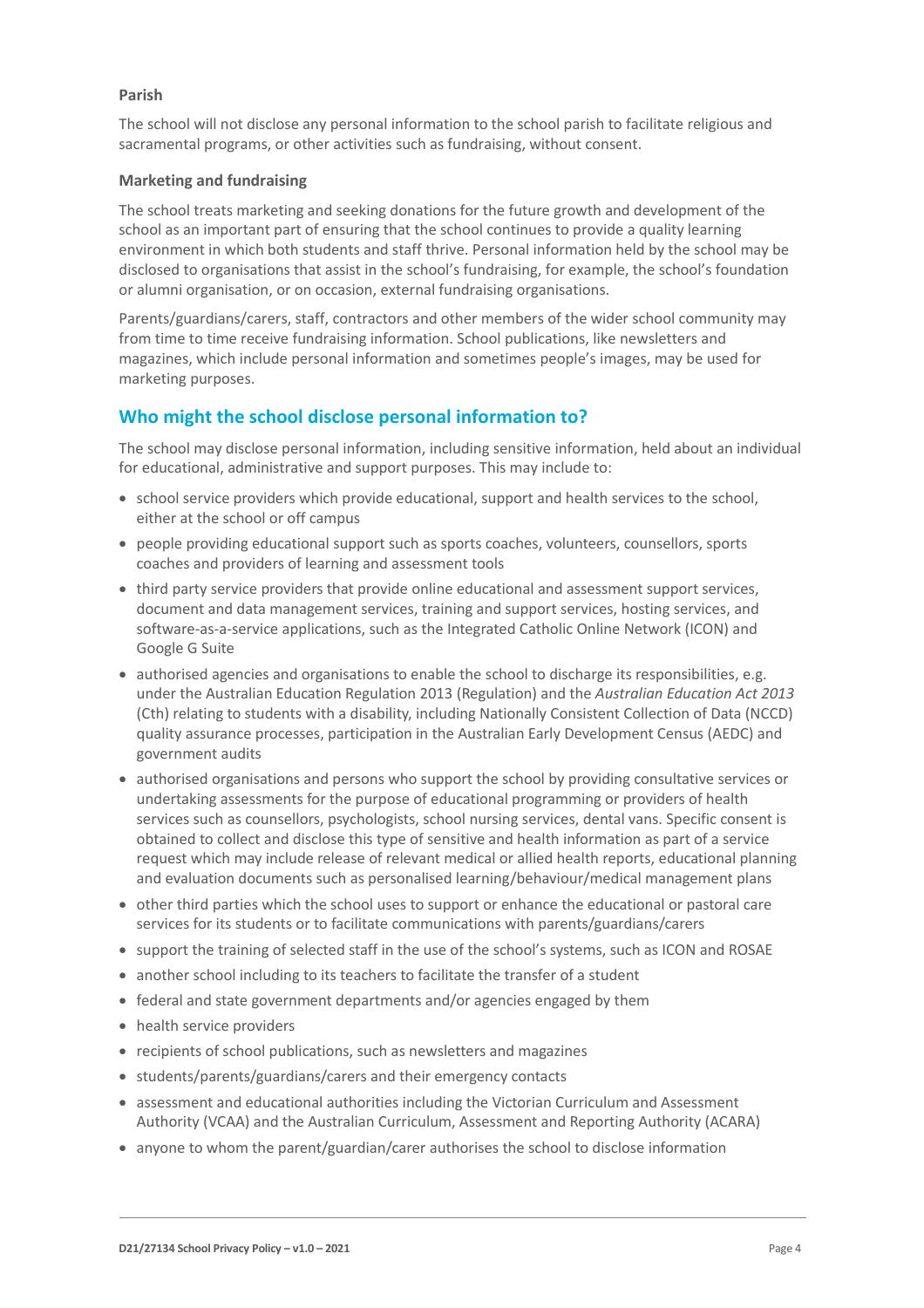anyone to whom the school is required or authorised to disclose the information by law, including under child protection and information sharing laws.

# **Nationally Consistent Collection of Data on School Students with Disability**

The school is required by the Australian Education Regulation 2013 (Cth) and *Australian Education Act 2013* (Cth) to collect and disclose certain information to inform the Students with a Disability (SwD) loading via the NCCD. The school provides the required information at an individual student level to an approved authority. Approved authorities must comply with reporting, record-keeping and data quality assurance obligations under the NCCD. Student information provided to the federal government for the purpose of the NCCD does not explicitly identify any student.

# **Sending and storing information overseas**

The school may disclose personal information about an individual to overseas recipients, for instance, to facilitate a school exchange or a student overseas tour. However, the school will not send personal information about an individual outside Australia without either:

- obtaining the consent of the individual
- otherwise complying with the Australian Privacy Principles or other applicable privacy legislation.

The school may from time to time use the services of third-party online service providers (including for the delivery of services and third-party online applications, or apps relating to email, instant messaging and education and assessment, such as Google G Suite and Gmail) which may be accessible by the parent/guardian/carer. Some personal information, including sensitive information, may be collected and processed or stored by these providers in connection with these services. These online service providers may be located in or outside Australia.

School personnel and the school's service providers may have the ability to access, monitor, use or disclose emails, communications (e.g. instant messaging), documents and associated administrative data for the purposes of administering the system and services ensuring their proper use.

The school makes reasonable efforts to be satisfied about the security of any personal information that may be collected, processed and stored outside Australia, in connection with any cloud and thirdparty services and will endeavour to ensure the cloud is located in countries with substantially similar protections as the Australian Privacy Principles.

The countries in which the servers of cloud service providers and other third-party service providers are located may include:

 CT Remote Backup and Restore Service – ITB Limit (This is a cloud backup to our CT data centre located in Port Melbourne that CT uses and hosts all our service totally).

Where personal and sensitive information is retained by a cloud service provider on behalf of the school to facilitate human resources and staff administrative support, this information may be stored on servers located in or outside of Australia.

Otherwise, it is not practicable to specify in this policy the countries in which overseas recipients of personal information are likely to be located.

# **How does the school treat sensitive information?**

In referring to sensitive information, the school means: information relating to a person's racial or ethnic origin, political opinions, religion, trade union or other professional or trade association membership, philosophical beliefs, sexual orientation or practices or criminal record, that is also personal information; health information and biometric information about an individual.

Sensitive information will be used and disclosed only for the purpose for which it was provided or a directly related secondary purpose, unless the parent/guardian/carer agrees otherwise, or the use or disclosure of the sensitive information is allowed by law.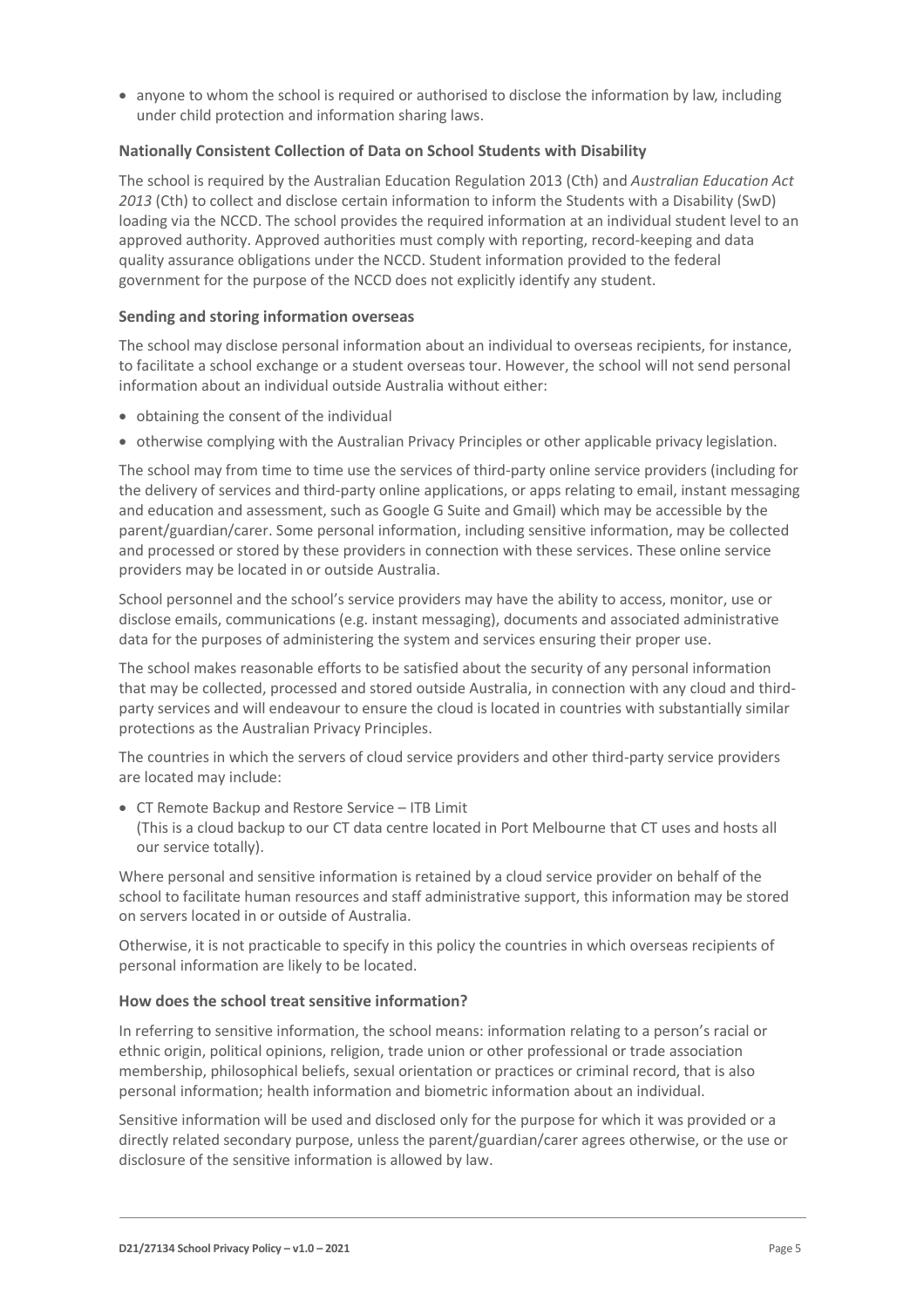## **Management and security of personal information**

The school's staff are required to respect the confidentiality of students' and parents/guardians/carers personal information and the privacy of individuals.

The school has in place steps to protect the personal information the school holds from misuse, interference and loss, unauthorised access, modification or disclosure by use of various methods including locked storage of paper records and password access rights to computerised records. This includes responding to any incidents which may affect the security of the personal information it holds. If the school assesses that anyone whose information is affected by such a breach is likely to suffer serious harm as a result, we will notify them and the Office of the Australian Information Commissioner of the breach.

#### **Access and correction of personal information**

Under the Privacy Act and the Health Records Act, an individual has the right to seek and obtain access to any personal information and health records respectively which the school holds about them and to advise the school of any perceived inaccuracy. Students will generally be able to access and update their personal information through their parents/guardians/carers, but older students may seek access and correction themselves.

There are some exceptions to the access rights set out in the applicable legislation.

To make a request to access or to update any personal information the school holds about parents/guardians/carer or children, please contact the school principal or the school administrator by telephone or in writing. The school may require verification of identity and specification of what information is required. The school may charge a fee to cover the cost of verifying the application and locating, retrieving, reviewing and copying any material requested. If the information sought is extensive, the school will advise the likely cost in advance. If the school cannot provide access to that information, we will provide written notice explaining the reasons for refusal.

There may be circumstances where the reason for refusal is not provided, if doing so may breach the privacy of another person.

# **Consent and rights of access to the personal information of students**

The school respects every parent/guardian/carers right to make decisions concerning their child's personal information.

Generally, the school will refer any requests for consent and notices in relation to the personal information of a student to the student's parents/guardians/carers. The school will treat consent given by parents/guardians/carers as consent given on behalf of the student, and notice to parents/guardians/carers will act as notice given to the student.

Parents/guardians/carers may seek access to personal information held by the school about them or their child by contacting the school principal or by telephone or in writing. However, there may be occasions when access is denied. Such occasions would include where release of the information would have an unreasonable impact on the privacy of others, or where the release may result in a breach of the school's duty of care to the student.

The school may, at its discretion on the request of a student, grant that student access to information held by the school about them, or allow a student to give or withhold consent to the use of their personal information, independently of their parents/guardians/carers. This would normally be done only when the maturity of the student and/or the student's personal circumstances warrant it.

# **Complaints**

If parents/guardians/carers wish to complain that the school has interfered with their privacy because of an alleged breach of the Australian Privacy Principles, they should contact the school principal in writing at: